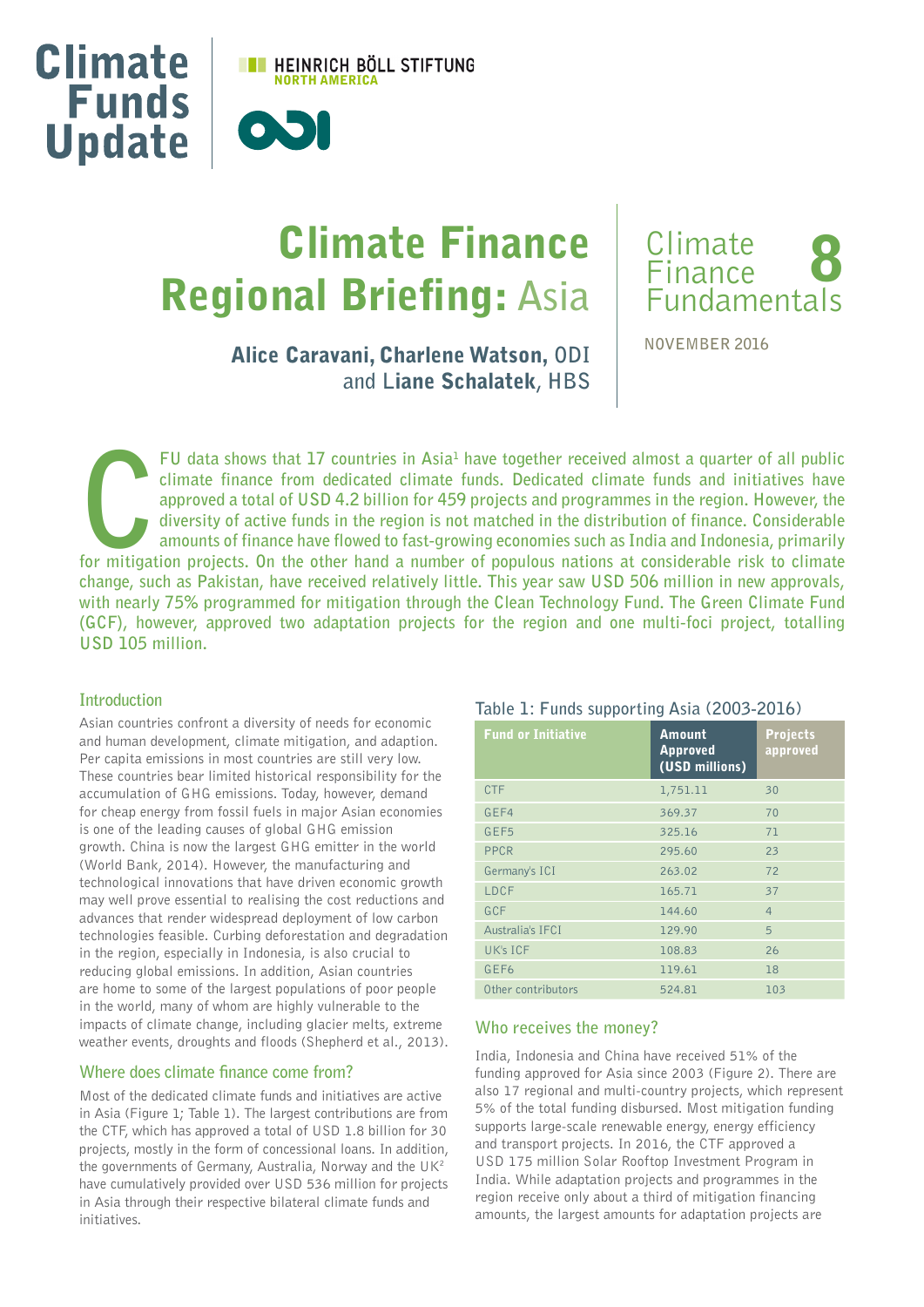

## Figure 1: Funds and initiatives supporting Asia (2003-2016)

being provided by the Pilot Program on Climate Resilience (PPCR) to support programmes in Bangladesh, Cambodia and Nepal for a total approved amount of USD 292 million. The approval of five projects by the Green Climate Fund (GCF) so far in the region with USD 167.6 million for four adaptation projects and one multi-foci project could signal the potential for a more balanced climate finance provision in the future. The largest is a project in Bangladesh (USD 40 million) to mainstream climate resilient disaster risk infrastructure. 2016 saw the approval of a resilience project for smallholder farmers focusing on integrated water management in Sri Lanka's dry zone (USD 38 million) as well as a project on 'Scaling-up of Glacial Lake Outburst Flood Risk Reduction in Northern Pakistan' for USD 37 million in GCF support.

## **What is being funded?**

The largest project in the region approved to date is the USD 200 million Rajasthan Renewable Energy Transmission Investment Program in India supported by the CTF. Mitigation funding still dominates in Asia with 65% of all climate finance approved since 2003 (Figure 3 and Table 2). The three projects approved by the CTF in 2016 for solar energy in India and geothermal in Indonesia made 2016 a particularly mitigation finance focused year so far.

Asia is home to the largest urban population in the world and its cities and towns are growing at an unprecedented rate. It's notable therefore that over USD 300 million in climate finance has been approved in the region for projects seeking to support various aspects of low-carbon and climate resilient urban development (Barnard, 2015).

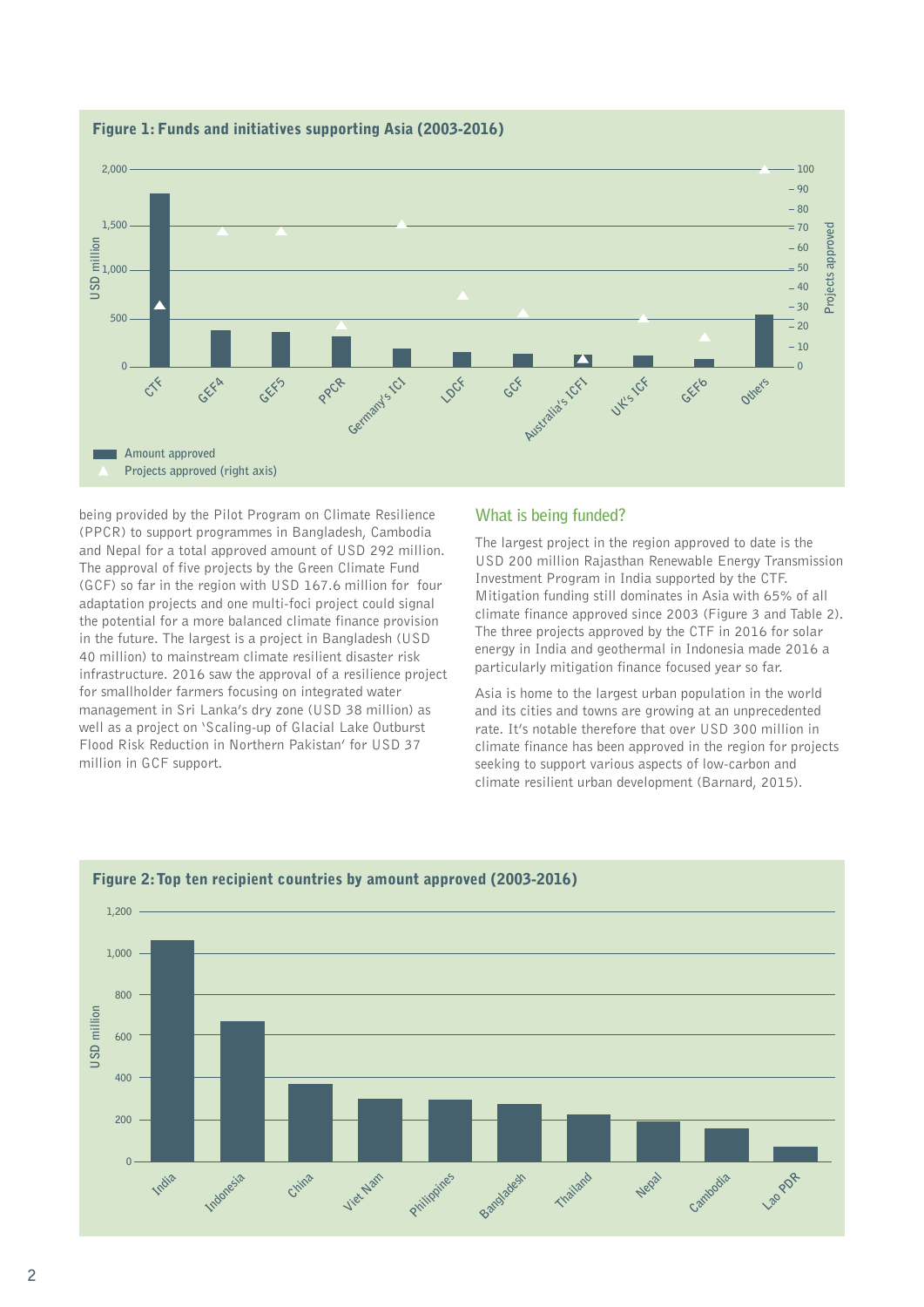# Box 1: Climate Finance for the Least Developed Countries in Asia

Asia contains seven nations classified as Least Developed Countries (LDCs). These countries are particularly vulnerable to the impacts of climate change for geographic, economic and political reasons, and they have limited capacities to fund responses themselves.

Climate funds are providing finance to all seven of Asia's LDCs. The USD 831 million approved for projects in these countries equates to 20% of total climate finance flowing to Asia. Bangladesh has received by far the highest funding to date, with over USD 277 million in project approvals, while Nepal and Cambodia have received USD 192 and USD 158 million, respectively.

As one might expect, almost 80% of the funding approved for Asian LDCs has been for adaptation projects. This funding has been delivered primarily through the Pilot Program for Climate Resilience (PPCR) and the Least Developed Countries Fund (LDCF). A large portion of adaptation projects in Asian LDCs have taken a multisectoral approach to increasing resilience, while projects focusing on disaster risk reduction and agriculture have each received over USD 100 million in approvals.

# **Table 2: Approved funding across themes (2003-16)**

| <b>Theme</b>            | <b>Approved Amount</b><br>(USD millions) | <b>Projects approved</b> |
|-------------------------|------------------------------------------|--------------------------|
| Mitigation -<br>general | 2,734.2                                  | 242                      |
| Adaptation              | 887.7                                    | 129                      |
| Mitigation - REDD       | 329.8                                    | 43                       |
| Multiple foci           | 231.3                                    | 45                       |



# Figure 3: Approved funding across themes (2003-2016)